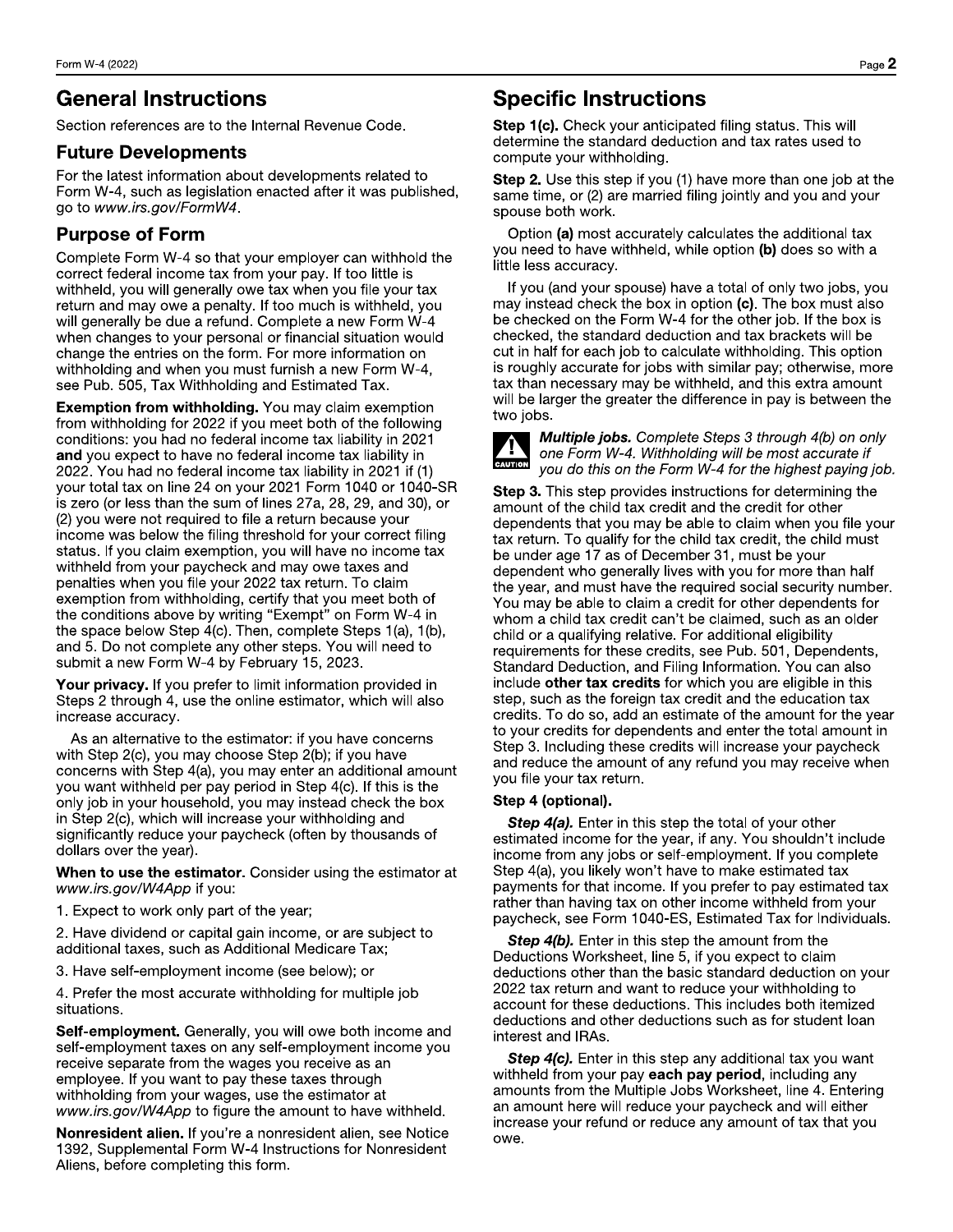Step 2(b)-Multiple Jobs Worksheet (Keep for your records.)

If you choose the option in Step 2(b) on Form W-4, complete this worksheet (which calculates the total extra tax for all jobs) on only ONE Form W-4. Withholding will be most accurate if you complete the worksheet and enter the result on the Form W-4 for the highest paying job.

Note: If more than one job has annual wages of more than \$120,000 or there are more than three jobs, see Pub. 505 for additional tables; or, you can use the online withholding estimator at www.irs.gov/W4App.

| 1            | Two jobs. If you have two jobs or you're married filing jointly and you and your spouse each have one<br>job, find the amount from the appropriate table on page 4. Using the "Higher Paying Job" row and the<br>"Lower Paying Job" column, find the value at the intersection of the two household salaries and enter                                                                                                             | 1               | $\boldsymbol{\hat{\theta}}$ |
|--------------|------------------------------------------------------------------------------------------------------------------------------------------------------------------------------------------------------------------------------------------------------------------------------------------------------------------------------------------------------------------------------------------------------------------------------------|-----------------|-----------------------------|
| $\mathbf{2}$ | Three jobs. If you and/or your spouse have three jobs at the same time, complete lines 2a, 2b, and<br>2c below. Otherwise, skip to line 3.                                                                                                                                                                                                                                                                                         |                 |                             |
|              | Find the amount from the appropriate table on page 4 using the annual wages from the highest<br>a<br>paying job in the "Higher Paying Job" row and the annual wages for your next highest paying job<br>in the "Lower Paying Job" column. Find the value at the intersection of the two household salaries                                                                                                                         | $2a \text{ } $$ |                             |
|              | Add the annual wages of the two highest paying jobs from line 2a together and use the total as the<br>b<br>wages in the "Higher Paying Job" row and use the annual wages for your third job in the "Lower<br>Paying Job" column to find the amount from the appropriate table on page 4 and enter this amount<br>on line 2b<br>and the contract of the contract of the contract of the contract of the contract of the contract of | $2b$ \$         |                             |
|              | Add the amounts from lines 2a and 2b and enter the result on line 2c<br>c.                                                                                                                                                                                                                                                                                                                                                         | $2c$ \$         |                             |
| 3            | Enter the number of pay periods per year for the highest paying job. For example, if that job pays<br>weekly, enter 52; if it pays every other week, enter 26; if it pays monthly, enter 12, etc.                                                                                                                                                                                                                                  | 3               |                             |
| 4            | <b>Divide</b> the annual amount on line 1 or line 2c by the number of pay periods on line 3. Enter this<br>amount here and in Step 4(c) of Form W-4 for the highest paying job (along with any other additional                                                                                                                                                                                                                    | 4               | - \$                        |
|              | Step 4(b) - Deductions Worksheet (Keep for your records.)                                                                                                                                                                                                                                                                                                                                                                          |                 |                             |
| 1            | Enter an estimate of your 2022 itemized deductions (from Schedule A (Form 1040)). Such deductions<br>may include qualifying home mortgage interest, charitable contributions, state and local taxes (up to                                                                                                                                                                                                                         | 1.              | -\$                         |
| 2            | • \$25,900 if you're married filing jointly or qualifying widow(er)<br>• \$19,400 if you're head of household<br>• \$12,950 if you're single or married filing separately<br>.<br>Enter:                                                                                                                                                                                                                                           | $2 \quad$       |                             |
| 3            | If line 1 is greater than line 2, subtract line 2 from line 1 and enter the result here. If line 2 is greater<br>and the contract of the contract of the contract of the contract of the contract of the contract of the contract of the contract of the contract of the contract of the contract of the contract of the contract of the contra<br>than line 1, enter "-0-"                                                        | 3               | -\$                         |
| 4            | Enter an estimate of your student loan interest, deductible IRA contributions, and certain other<br>adjustments (from Part II of Schedule 1 (Form 1040)). See Pub. 505 for more information                                                                                                                                                                                                                                        | 4               | \$                          |
| 5            | Add lines 3 and 4. Enter the result here and in Step 4(b) of Form W-4 results and a set of the step 4 of the step 4(b) of Form W-4 results and a set of the step 3 and 4. Enter the result and step 4(b) of Form W-4                                                                                                                                                                                                               | 5               | \$                          |

Privacy Act and Paperwork Reduction Act Notice. We ask for the information on this form to carry out the Internal Revenue laws of the United States. Internal Revenue Code sections 3402(f)(2) and 6109 and their regulations require you to provide this information; your employer uses it to determine your federal income tax withholding. Failure to provide a properly completed form will result in your<br>being treated as a single person with no other entries on the form; providing fraudulent information may subject you to penalties. Routine uses of this information include giving it to the Department of Justice for civil and criminal litigation; to cities, states, the District of Columbia, and U.S. commonwealths and possessions for use in administering their tax laws; and to the Department of Health and Human Services for use in the National Directory of New Hires. We may also disclose this information to other countries under a tax treaty, to federal and state agencies to enforce federal nontax criminal laws, or to federal law enforcement and intelligence agencies to combat terrorism.

You are not required to provide the information requested on a form that is subject to the Paperwork Reduction Act unless the form displays a valid OMB control number. Books or records relating to a form or its instructions must be retained as long as their contents may become material in the administration of any Internal Revenue law. Generally, tax returns and return information are confidential, as required by Code section 6103.

The average time and expenses required to complete and file this form will vary depending on individual circumstances. For estimated averages, see the instructions for your income tax return.

If you have suggestions for making this form simpler, we would be happy to hear from you. See the instructions for your income tax return.